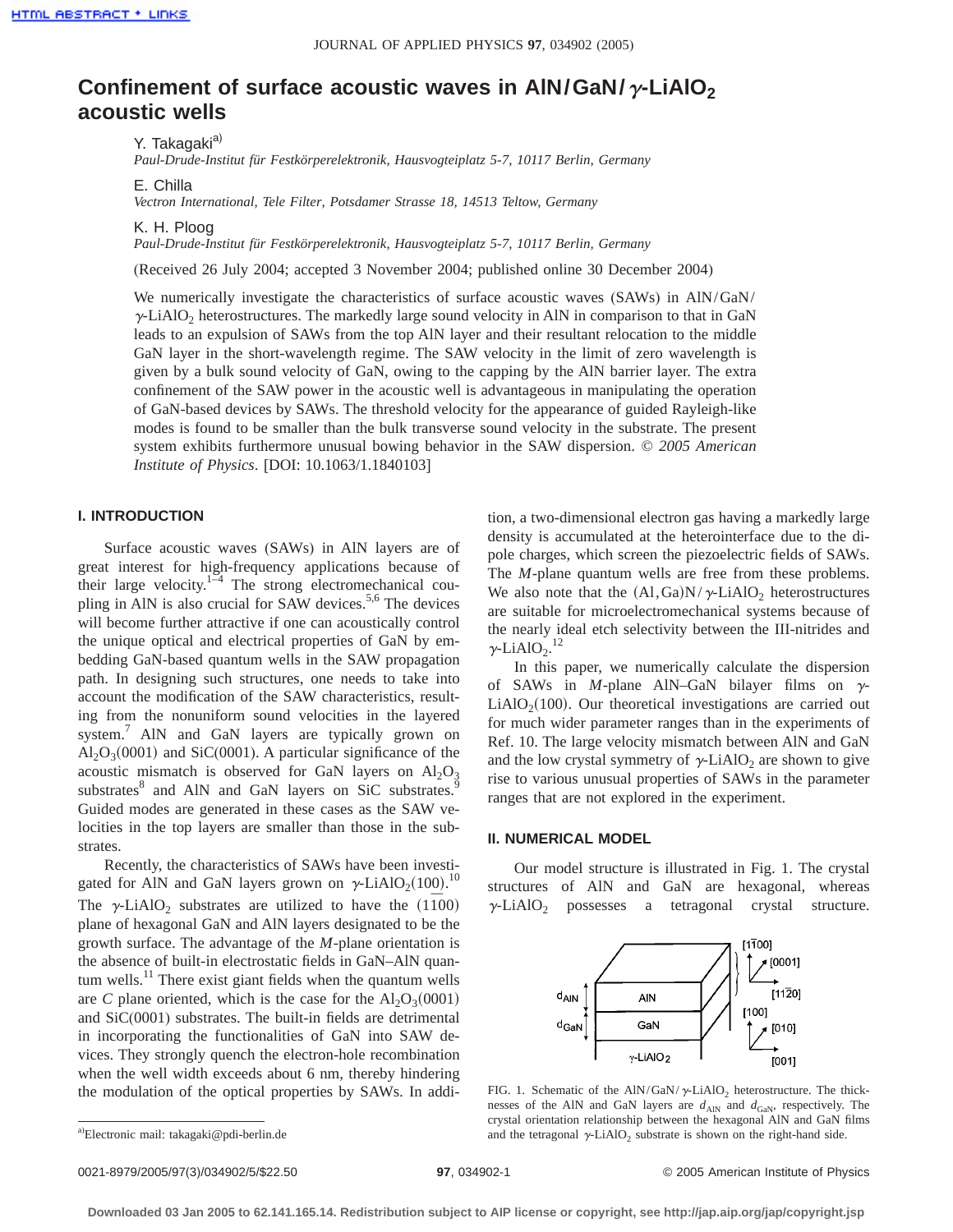TABLE I. Mass density  $\rho$  (in units of 10<sup>3</sup> kg/m<sup>3</sup>) and elastic stiffness constants  $c_{ij}$  (in units of 10<sup>11</sup> N/m<sup>2</sup>) of AlN, GaN, and  $\gamma$ -LiAlO<sub>2</sub>. The nonzero elastic constants for the hexagonal and tetragonal crystal structures are  $c_{1111} = c_{2222} = c_{11}$ ,  $c_{1122} = c_{2211} = c_{12}$ ,  $c_{1133} = c_{3311} = c_{2233} = c_{3322} = c_{13}$ ,  $c_{3333} = c_{33}$ ,  $c_{1313} = c_{1331} = c_{3113} = c_{3131} = c_{3233}$  $=c_{2332}=c_{3232}=c_{3232}=c_{44}$ , and  $c_{1212}=c_{1221}=c_{2112}=c_{2121}=c_{66}$ . Note that the hexagonal crystal structure of AIN and GaN enforces the relation  $2c_{66}=c_{11}-c_{12}$ .

|                              |      | $c_{11}$ | $c_{12}$ | $c_{13}$ | $C_{33}$ | $c_{44}$ | $c_{66}$ |
|------------------------------|------|----------|----------|----------|----------|----------|----------|
| <b>AlN</b>                   | 3.23 | 4.1      | 1.4      |          | 3.9      | 1.2      | 1.35     |
| GaN                          | 6.15 | 3.7      | 1.45     | 1.1      | 3.9      | 0.98     | 1.125    |
| $\gamma$ -LiAlO <sub>2</sub> | 2.64 | 1.2      | 0.59     | 0.6      | 1.5      | 0.7      | 0.7      |

(1100)-oriented AlN and GaN layers are assumed to be placed on the (100)-oriented surface of  $\gamma$ -LiAlO<sub>2</sub>. The thicknesses of the AlN and GaN layers are  $d_{\text{AlN}}$  and  $d_{\text{GaN}}$ , respectively. Within the surface plane, the  $[11\overline{2}0]$  and  $[0001]$  directions of the bilayer film are aligned along the [001] and [010] directions of the substrate, respectively.<sup>11</sup> That is, the  $c$  axes of the hexagonal and tetragonal crystals are orthogonal to each other in the interface plane. It ought to be noted that, due to the isotropic elastic properties within the *C* plane of hexagonal crystals, the results to be presented below are applicable, irrespective of the surface orientation of the AlN and GaN layers as long as their *c* axes lie in the surface plane as specified above.

The dispersion of SAWs in the AlN/GaN/ $\gamma$ -LiAlO<sub>2</sub> heterostructures is evaluated by numerically solving the wave equation

$$
\sum_{i,k,l} c_{ijkl} \frac{\partial^2 u_k}{\partial x_l \partial x_i} = \rho \frac{\partial^2 u_j}{\partial t^2},\tag{1}
$$

where  $u$  is the displacement of particles of the medium,  $c_{ijkl}$ is the elastic stiffness tensor, and  $\rho$  is the mass density. The values of these constants we use in our calculations are listed in Table  $I<sup>10</sup>$ 

Solving the general equation, Eq. (1), can be extremely time consuming and unstable for some parameter ranges. If we restrict the solutions to be of a Rayleigh-type wave, which we are primarily interested in, the calculation can be greatly simplified. For the *x* propagation on the *z* surface, one can assume a solution $13$ 

$$
\binom{u_x}{u_z} \propto \binom{1}{i\gamma} e^{-q\Omega z} e^{i(qx-\omega t)},\tag{2}
$$

where  $q = \omega/v_s$  is the wave number and  $\omega = 2\pi f_s$  is the angular frequency. The SAW velocity and the SAW frequency are  $v_s$  and  $f_s = v_s/\lambda_s$  with  $\lambda_s$  being the SAW wavelength, respectively.  $\Omega$  satisfies the relation

$$
(\rho v_s^2 - c_1 + c_{11} \Omega^2)(\rho v_s^2 - c_2 + c_1 \Omega^2) + (c_1 + c_3)^2 = 0 \tag{3}
$$

and

$$
\gamma = \frac{(c_1 + c_3)\Omega}{\rho v_s^2 - c_1 + c_{11}\Omega^2}.
$$
\n(4)

The coefficients  $c_1$ ,  $c_2$ , and  $c_3$  depend on the direction of the SAW propagation with respect to the crystal orientation and are given in Table II. One immediately notices from Eq. (3) that two of the four solutions of  $\Omega$  are either with opposite signs, when  $\Omega^2$  is real, or complex conjugates, when  $\Omega^2$  is imaginary, of the other two solutions. The stress-free condition

$$
\sigma_{iz} = \sum_{\kappa,l} c_{izkl} \frac{\partial u_k}{\partial x_l} = 0
$$
\n(5)

is imposed at the surface  $z=0$ . For a bulk crystal, this boundary condition leads to the following relation:

$$
(\gamma_1 + \Omega_1)(c_3 - c_{11}\gamma_2\Omega_2) - (\gamma_2 + \Omega_2)(c_3 - c_{11}\gamma_1\Omega_1) = 0.
$$
\n(6)

Here  $\Omega_i$  and  $\gamma_i$  are the parameters corresponding to the two sets (*i*=1 and 2) of unrelated solutions of Eq. (3). In layered structures, the continuity of displacement fields,  $u_x$  and  $u_z$ , and stresses,  $\sigma_{xz}$  and  $\sigma_{zz}$  is additionally imposed for each heterointerface, and thus Eq. (6) is modified. In our numerical procedure,  $\Omega$  and  $\gamma$  are calculated for a given value of velocity using Eqs. (3) and (4). The velocity for which Eq. (6), or its counterpart for layered structures, is satisfied corresponds to the SAW velocity.

#### **III. RESULTS AND DISCUSSION**

#### **A. Bulk materials**

As the SAW dispersion in layered structures originates from the mismatch of the acoustic properties, we first examine the various acoustic waves on the bulk (100) surfaces of AlN, GaN, and  $\gamma$ -LiAlO<sub>2</sub>. In Fig. 2, we show the angular dispersion of a SAW and the longitudinal and transverse bulk waves. A leaky mode is also found for  $\gamma$ -LiAlO<sub>2</sub>. The wave propagation is in the direction making an angle  $\theta$  from the [010] direction in the (100) plane. The polarization of the transverse bulk wave is normal to the surface for the mode denoted  $T_1$  and in plane for the mode denoted  $T_2$ . The transverse bulk sound velocity generally sets the threshold for the appearance of guided modes as for velocities above which the surface waves can be scattered into the bulk wave. The elastic constants of AlN and GaN are roughly identical. As a

TABLE II. Coefficients  $c_1$ ,  $c_2$ , and  $c_3$  for the [010] and [001] propagations of surface waves. The coefficients are identical for the (100) surfaces of hexagonal and tetragonal crystals.

|                   | $\mathcal{C}_1$ | $c_{\gamma}$ | c <sub>3</sub> |
|-------------------|-----------------|--------------|----------------|
| [010] propagation | $c_{66}$        | $c_{11}$     | $C_{12}$       |
| [001] propagation | $c_{44}$        | $c_{33}$     | $c_{13}$       |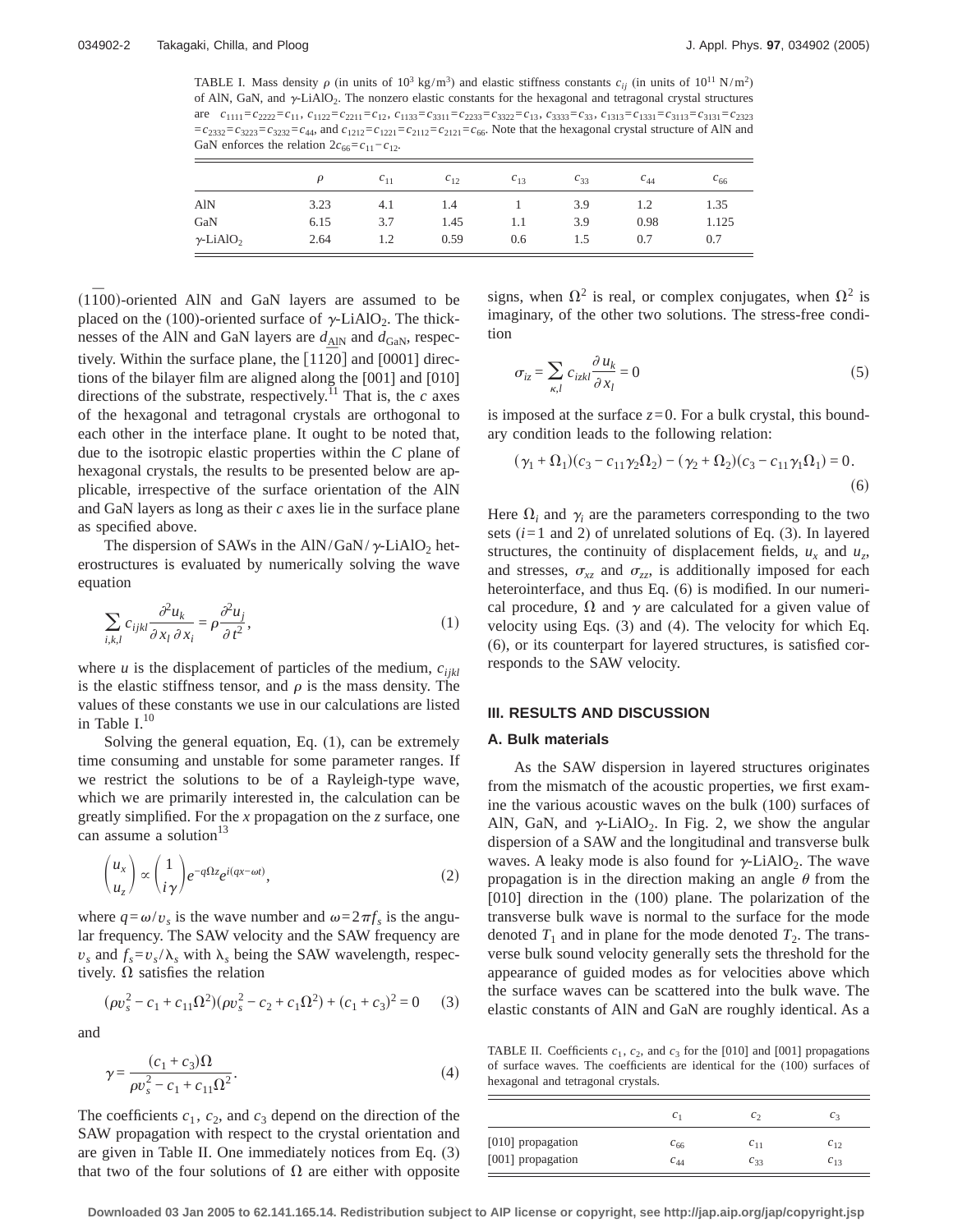

FIG. 2. Angular dispersion on the (100) surfaces of (a) AlN, (b) GaN, and (c)  $\gamma$ -LiAlO<sub>2</sub>. The thick solid lines and the dotted line show the velocities of a SAW and a pseudo-SAW (PSAW), respectively. The velocities of the longitudinal bulk wave  $(L)$  and the transverse bulk waves  $(T_1$  and  $T_2)$  are shown by the thin solid lines.

consequence, the difference of the dispersions in these two materials is approximately a scaling of the velocities by a factor of  $\sim (6.15/3.23)^{1/2} \approx 1.4$ . Interestingly, the velocity curves of the transverse bulk waves cross each other at  $\theta$  $=22^{\circ}$  and 19° in AlN and GaN, respectively.

The behavior of the acoustic waves in  $\gamma$ -LiAlO<sub>2</sub> is similar to the one in cubic crystals such as GaAs. As a consequence of the lower crystal symmetry of the tetragonal structure of  $\gamma$ -LiAlO<sub>2</sub> in comparison to the cubic structure, the velocity minima and maxima are not located at  $\theta$ =45°. The deviations are, however, small. The SAW displacements are in the sagittal plane for the propagation along the [010] and [001] directions. When the SAW propagation is tilted from the [010] direction, the Rayleigh wave couples with a transverse bulk wave at  $\theta \sim 27^{\circ}$ . The coupling results in the appearance of a leaky mode for  $22^{\circ} < \theta < 66^{\circ}$ . The damping of the leaky mode reduces significantly when approaching  $\theta$ =45° (not shown). However,  $\theta$ =45° is again not the direction of the minimum damping.

#### **B. Layered system**

Figure 3 shows the dispersion of the Rayleigh-like modes (the solid lines and the circles), which are denoted *Ri* , and the Love-like modes (the dashed lines), which are denoted  $L_i$ , in an AlN/GaN/ $\gamma$ -LiAlO<sub>2</sub>(100) heterostructure. The displacements are normally finite only within the sagittal plane for the Rayleigh-like modes, whereas the nonzero displacements are restricted to be within the plane parallel to the surface for the Love-like modes. The Love-like modes are usually piezoelectrically inactive. Consequently, interdigital transducers generally excite only the Rayleigh-like modes. The SAW propagation is (a) along the *c* axis and (b) perpendicular to the *c* axis of the bilayer film. The thicknesses of the AlN and GaN layers are assumed to be identical  $(d_{\text{AlN}})$ 



FIG. 3. Dispersion in the AlN/GaN/ $\gamma$ -LiAlO<sub>2</sub> heterostructure in the direction (a) along and (b) perpendicular to the *c* axis of the hexagonal bilayer film. The *c* axes of the bilayer film and the substrate are orthogonal to each other. The thicknesses of the AlN and GaN layers are assumed to be identical  $(d_{\text{AlN}}=d_{\text{Gal}}=d)$ . The wavelength of the surface waves is  $\lambda_s$ . The modes denoted  $R_i$  and  $L_i$  are the *i*th Rayleigh-like and Love-like modes, respectively. Only the bottom three modes are shown for the Love-like modes. All the displacements are taken into account in the calculation for the solid and dashed lines. The short-wavelength limit of these dispersion curves is due to numerical instability. The wave is assumed to be sagittal for the circles. The horizontal-dotted lines indicate the threshold velocities of the guided modes. The threshold for the Love-like modes is the transverse bulk sound velocity  $v_T$  in  $\gamma$ -LiAlO<sub>2</sub>. The inset in (a) shows the depth profile of the magnitude of the displacements  $u_x$  and  $u_z$  of the  $R_0$  mode. The SAW propagation is along the *c* axis of the bilayer film and  $d/\lambda_s = 2.5$ .

 $=d_{\text{GaN}}=d$ . The circles show the velocity of the Rayleigh-like modes estimated using the method based on Eqs.  $(2)$ – $(6)$ . The calculation that takes all the components of **u** into account (the solid and dashed lines) is limited to small values of  $d/\lambda_s$  due to numerical instability. The agreement between the two calculations indicates that the assumption of  $u_y = 0$  is justified for the Rayleigh-like modes.

Along the *c* axis of the bilayer film, SAWs propagate fastest in AlN and slowest in GaN. Therefore, with reducing  $\lambda_s$ ,  $v_s$  is expected to decrease initially while the main part of the wave displacements shifts from the  $\gamma$ -LiAlO<sub>2</sub> substrate to the GaN layer. When  $\lambda_s$  is further reduced,  $v_s$  would then increase as the stiff AlN layer influences  $v<sub>s</sub>$ . Although these trends are present, the numerically calculated dispersion reveals a much more complex behavior.

The most striking feature takes place in the shortwavelength regime. Instead of reaching the SAW velocity in AlN,  $v_s$  is significantly reduced when  $\lambda_s \rightarrow 0$ . The maximum SAW velocity is achieved at  $d/\lambda_s=0.43$  and 0.41 for the propagation along and perpendicular to the *c* axis of the bilayer film, respectively. Moreover, new branches emerge in the dispersion one after the other with reducing  $\lambda_s$ . The SAW velocities associated with the newly generated modes decrease with reducing  $\lambda_s$  and appear to saturate at a common value. These characteristics resemble those of the guided modes in soft layers supported by hard substrates.<sup>8,9</sup> The distribution of the displacements reveals that the SAW modes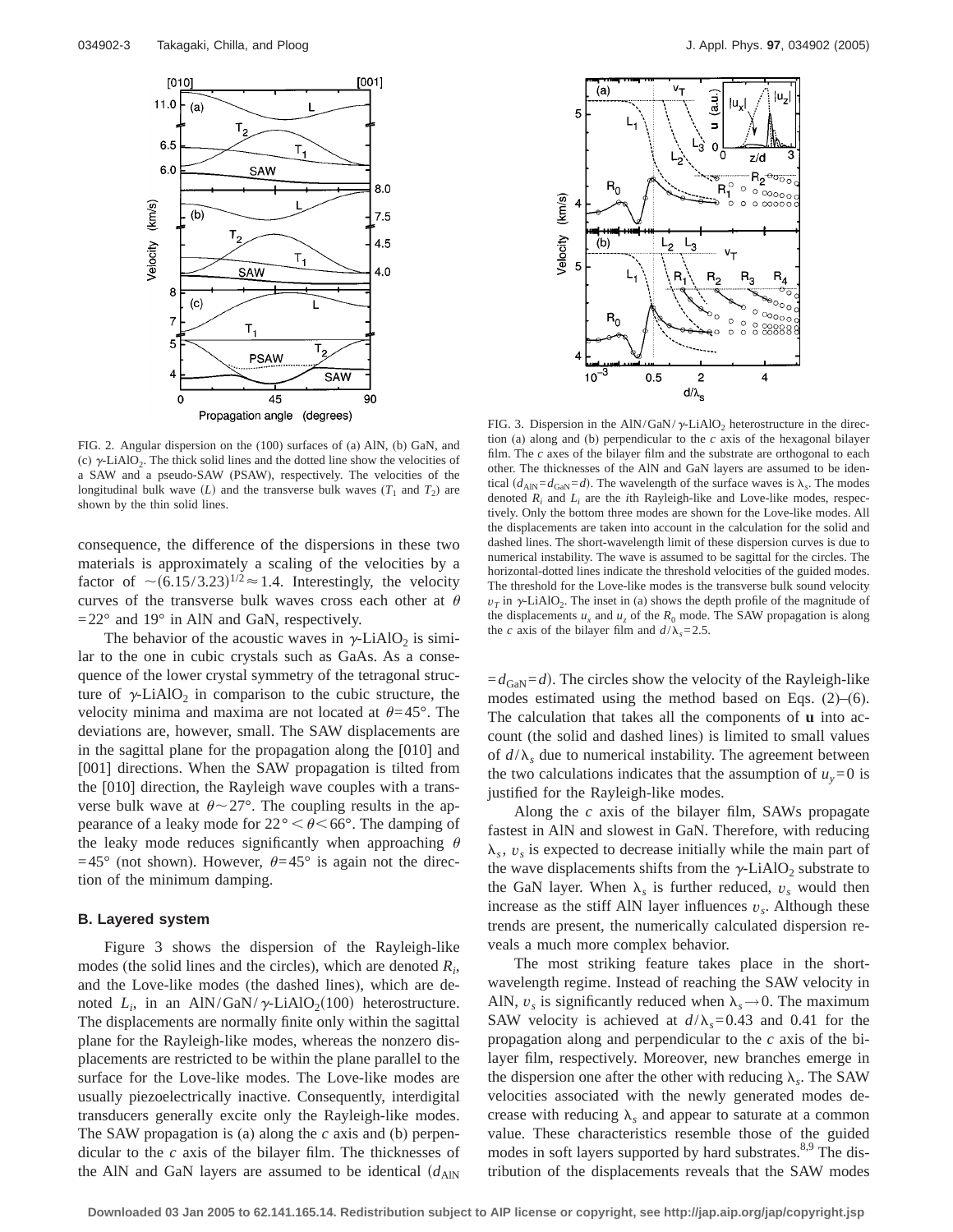

FIG. 4. Velocities of the guided Rayleigh-like modes *Ri* when the thickness of the AlN layer  $d_{\text{AlN}}$  is varied. The SAW wavelength is  $\lambda_s/d_{\text{GaN}}=0.2$ . The SAW propagation is (a) along and (b) perpendicular to the *c* axis of the bilayer film. The transverse displacement  $u<sub>y</sub>$  has been ignored for the calculation.

are strongly localized in the GaN layer in the shortwavelength regime, as shown in the inset of Fig. 3(a). The saturation velocity of the fundamental Rayleigh-like mode when  $\lambda_s \rightarrow 0$  is, in fact, the velocity of the transversally polarized bulk acoustic wave  $T_1$  of GaN (see Fig. 2(b)].<sup>14</sup> It is, therefore, indicated that the surface modes are expelled from the top AlN layer and accommodated in the adjacent GaN layer when the ordinary decay of the wave amplitude in the depth direction becomes energetically costly in the small  $\lambda_s$ regime. Such peculiar behavior originates from the extremely large velocity mismatch between AlN and GaN. The localization of the SAW displacements in the GaN layer is beneficial when SAWs are employed to modulate the electrical and optical properties in GaN–AlN quantum wells. The concentration of the SAW power results in an enhancement of the interaction between the SAW-induced piezoelectric fields and charged carriers in the GaN layer.

The velocity of guided modes at their emergence is generally given by a bulk transverse velocity in the substrate.<sup>9</sup> This is the case for the Love-like modes. However, the threshold velocity for the guided Rayleigh-like modes is lower than the bulk velocity. The threshold velocity in the latter case is found to correspond to a transition in which  $\Omega^2$ of the solution of Eq. (2) in  $\gamma$ -LiAlO<sub>2</sub> changes from complex numbers, in the small velocity regime, to real numbers, in the large velocity regime. The values of  $\Omega$  in  $\gamma$ -LiAlO<sub>2</sub> for the velocities above the threshold contain a pure imaginary number. As the acoustic wave does not fully decay in the substrate, its confinement near the surface ceases to exist.

With reducing the thickness of the AlN barrier layer, the confined modes in the AlN/GaN/ $\gamma$ -LiAlO<sub>2</sub> "acoustic well" are expected to become the guided modes in the GaN/  $\gamma$ -LiAlO<sub>2</sub> heterostructure. This is confirmed as one finds in Fig. 4. Here,  $\lambda_s$  is chosen to be considerably small compared to  $d_{\text{GaN}}(\lambda_s/d_{\text{GaN}}=0.2)$ , guaranteeing a good confinement of the surface modes in the GaN layer. The transition from the "well mode" to the conventional surface mode takes place at  $d_{\text{AlN}}/d_{\text{GaN}}$  ~ 10<sup>-2</sup> for the fundamental Rayleigh-like mode *R*<sub>0</sub>. The velocity of the *R*<sub>0</sub> mode when  $d_{\text{AlN}} \rightarrow 0$  is the SAW velocity in bulk GaN. The higher-order surface modes undergo the transition to guided modes at larger values of  $d_{\text{AlN}}$ . Similar results are found, irrespective of the direction of the SAW propagation.

Unlike the anomalous velocity observed in the shortwavelength regime,  $v_s$  is given by that of  $\gamma$ -LiAlO<sub>2</sub> in the limit of  $\lambda_s \rightarrow \infty$ . Nevertheless, the dispersion exhibits an additional velocity peak at  $d/\lambda_s$ =0.012 in Fig. 3. Moreover, we find that the minimum velocity in the layered system can be even smaller than the SAW velocity in bulk GaN. These anomalies are attributed to the bowing behavior in the dispersion. In GaN/ $\gamma$ -LiAlO<sub>2</sub> heterostructures,  $v_s$  was found to be the smallest at a wavelength away from the two extremes  $\lambda_s = 0$  and  $\infty$ .<sup>10</sup> This velocity bowing effect is responsible for the fact that the SAW velocity in the softest material of the layered system does not set the lower bound of  $v<sub>s</sub>$  in  $\text{AlN/GaN}/\gamma\text{-LiAlO}_2$  heterostructures. Similarly, the bowing effect of the reversed type is expected to have created the second velocity peak intermediate between two wavelength regimes, each of which is dominated by the GaN layer and the  $\gamma$ -LiAlO<sub>2</sub> substrate.

It should be noted that the elastic constants for  $\gamma$ -LiAlO<sub>2</sub> used in our calculations involve significantly large uncertainties. The experimentally observed SAW velocities in bulk  $\gamma$ -LiAlO<sub>2</sub>(100) ( $\approx$  5.0 km/s both along the [010] and  $[001]$  directions<sup>10</sup>) are considerably larger than those obtained by the theory. Therefore, our numerical predictions need to be refined using accurate elastic constants for  $\gamma$ -LiAlO<sub>2</sub>. Nevertheless, the main findings in the present paper are expected to be qualitatively unchanged. The elastic properties of the substrate do not contribute significantly to the SAW velocity in the short-wavelength regime, in which the localization phenomenon occurs. The velocity bowing effects in the long-wavelength regime are anticipated to remain important also after a correction of the elastic constants for  $\gamma$ -LiAlO<sub>2</sub>. The effects are observed to be robust when the elastic constants are varied around the values presented in Table I. The velocity reduction due to the bowing effect was observed experimentally at least along the *c* axis of the overlayer in a GaN/ $\gamma$ -LiAlO<sub>2</sub> heterostructure.<sup>10</sup>

### **IV. CONCLUSION**

In conclusion, the dispersion of the surface modes in  $\text{AlN/GaN}/\gamma\text{-LiAlO}_2$  heterostructures has been numerically calculated. Both Rayleigh-like and Love-like modes are found to be squeezed into the GaN embedded layer instead of the AlN top layer in the short-wavelength regime. The expulsion from the top layer originates from the markedly fast sound propagation in AlN compared to that in the remaining components. The confinement effect is advantageous in controlling the operation of GaN-based devices by SAWs. The threshold velocity when guided Rayleigh-like modes emerge is less than the velocity of the transverse bulk wave in the substrate. We have also shown that the velocity bowing effects modify the dispersion to a significant extent.